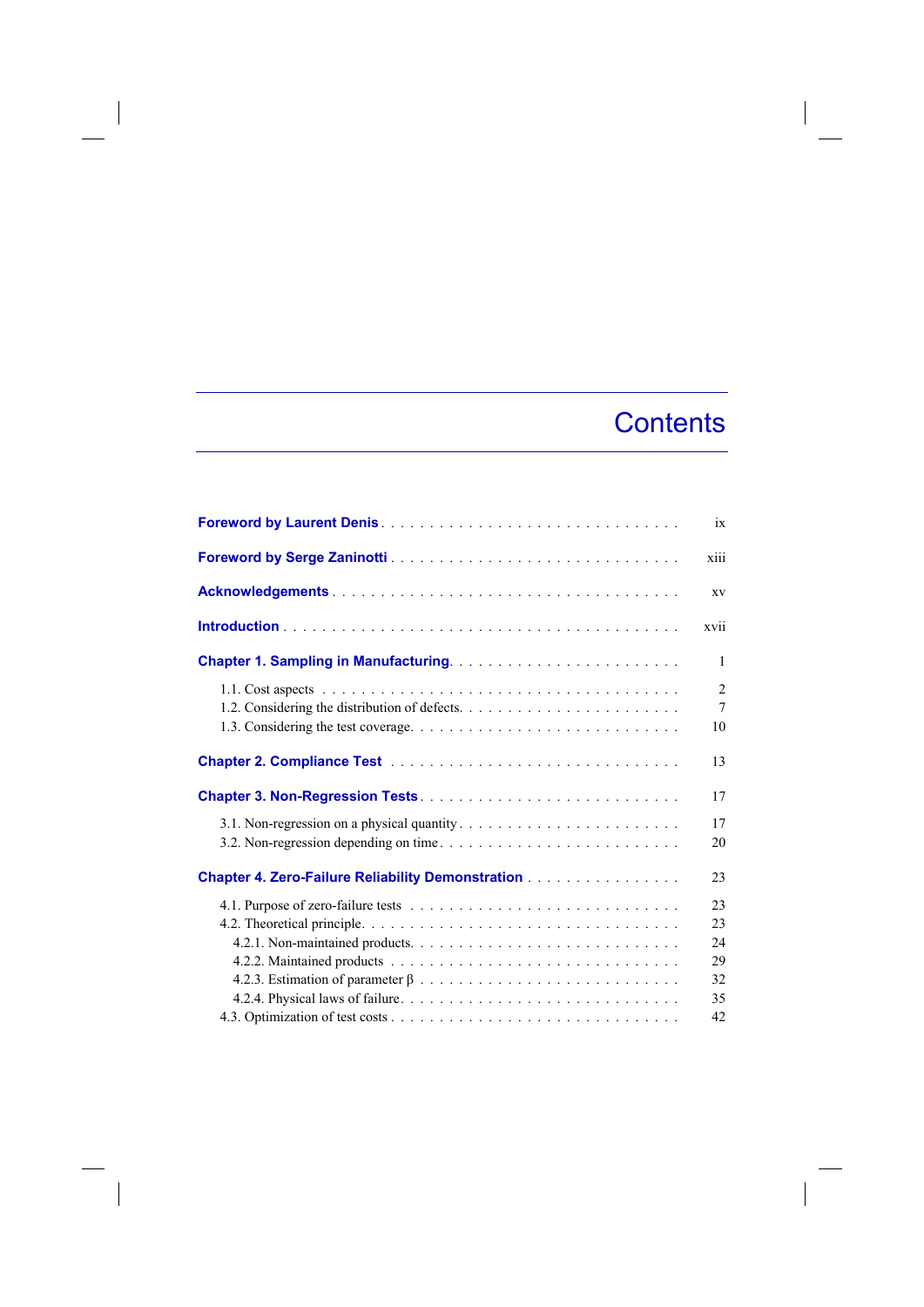$\overline{\phantom{a}}$ 

 $\begin{array}{c} \hline \end{array}$ 

|                                                                              | 48  |
|------------------------------------------------------------------------------|-----|
|                                                                              | 48  |
|                                                                              | 48  |
|                                                                              | 49  |
| 4.4.4. A test was already conducted and the demonstrated reliability         |     |
|                                                                              | 50  |
| 4.4.5. One test was already conducted and failure to demonstrate reliability |     |
|                                                                              | 51  |
|                                                                              | 51  |
|                                                                              | 60  |
|                                                                              | 69  |
| 4.4.9. Reliability data are available from the manufacturer                  | 71  |
| 4.4.10. Demonstration of reliability at the product level                    | 74  |
| 4.4.11. Taking into account a complex life profile                           | 76  |
|                                                                              | 79  |
|                                                                              | 79  |
|                                                                              | 80  |
|                                                                              | 81  |
|                                                                              | 81  |
|                                                                              | 82  |
|                                                                              | 85  |
|                                                                              | 85  |
|                                                                              | 85  |
|                                                                              | 90  |
|                                                                              | 90  |
|                                                                              | 103 |
| 5.9. Construction of a global predicted reliability model with               |     |
|                                                                              | 107 |
|                                                                              | 115 |
|                                                                              | 115 |
|                                                                              | 117 |
| 6.2.1. Original fit removal rate or "zero hour returns"                      | 117 |
|                                                                              | 121 |
|                                                                              | 121 |
|                                                                              | 121 |
|                                                                              | 124 |
|                                                                              | 124 |
| 6.3.5. Estimation of the forecasting number of catastrophic failures         | 128 |

 $\overline{\phantom{a}}$